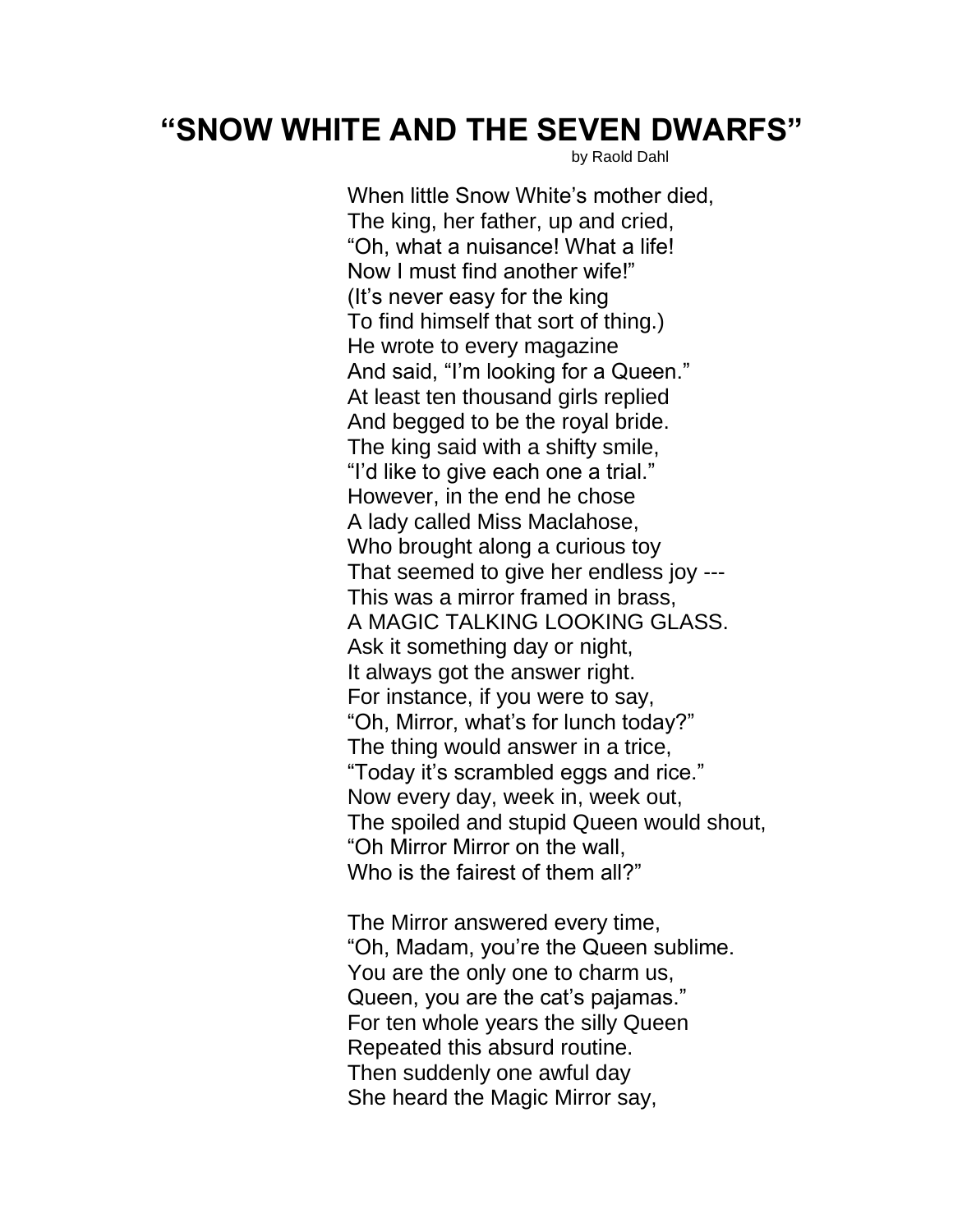"From now on, Queen, you're 'Number Two.' Snow White is prettier than you!" The Queen went absolutely wild. She yelled, "I'm going to scrag that child! I'll cook her flaming goose! I'll skin 'er! I'll have her rotten guts for dinner!" She called the Huntsman to her study. She shouted at him, "Listen, buddy! You drag that filthy girl outside, And see you take her for a ride! Thereafter slit her ribs apart And bring me back her bleeding heart!" The Huntsman dragged the lovely child Deep deep into the forest wild. Fearing the worst, poor Snow White spake. She cried, "Oh please give me a break!" The knife was poised, the arm was strong, She cried again, "I've done no wrong!" The Huntsman's heart began to flutter. It melted like a pound of butter. He murmured, "Okay, beat it, kid," And you can bet your life she did. Later, the Huntsman made a stop Within the local butcher's shop, And there he bought, for safety's sake, A bullock's heart and one nice steak. "Oh Majesty! Oh Queen!" he cried, "That rotten little girl has died! And just to prove I didn't cheat, I've brought along these bits of meat." The Queen cried out, "Bravissimo! I trust you killed her nice and slow." Then (this is the disgusting part) The Queen sat down and ate the heart! (I only hope she cooked it well. Boiled heart can be as tough as hell.) While all of this was going on, Oh where, oh where had Snow White gone? She'd found it easy, being pretty, To hitch a ride into the city,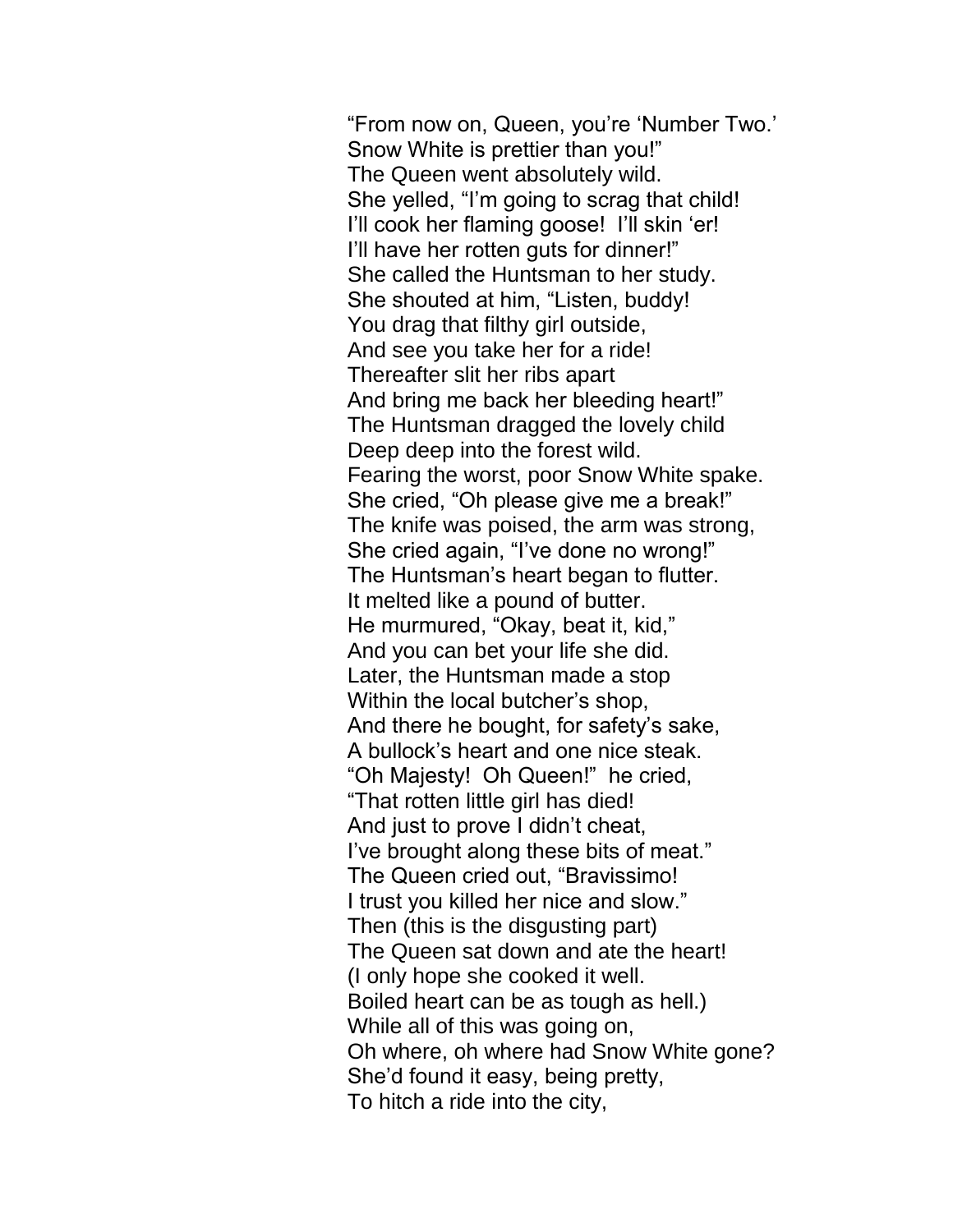And there she'd got a job, unpaid, As general cook and parlor maid With seven funny little men, Each one not more than three foot ten, Ex-horse-race jockeys, all of them. These Seven Dwarfs, though awfully nice, Were guilty of one shocking vice --- They squandered all of their resources At the race track backing horses. (When they hadn't backed a winner, None of them got any dinner) One evening, Snow White said, "Look here, I think I've got a great idea. Just leave it all to me, okay? And no more gambling till I say." That very night, at eventide, Young Snow White hitched another ride, And then, when it was very late, She slipped in through the Palace gate. The King was in the counting house Counting out the money, The Queen was in the parlor Eating bread and honey, The footman and the servants slept So no one saw her as she crept On tiptoe through the mighty hall And grabbed THE MIRROR off the wall. As soon as she had got it home, She told the Senior Dwarf (or Gnome) To ask it what he wished to know. "Go on!" she shouted. "Have a go!" He said, "Oh Mirror, please don't joke! Each one of us is stony broke! Which horse will win tomorrow's race, The Ascot Gold Cup Steeplechase?" The Mirror whispered sweet and low, "The horse's name is Mistletoe." The Dwarfs went absolutely daft, They kissed young Snow White fore and aft, Then rushed away to raise some dough